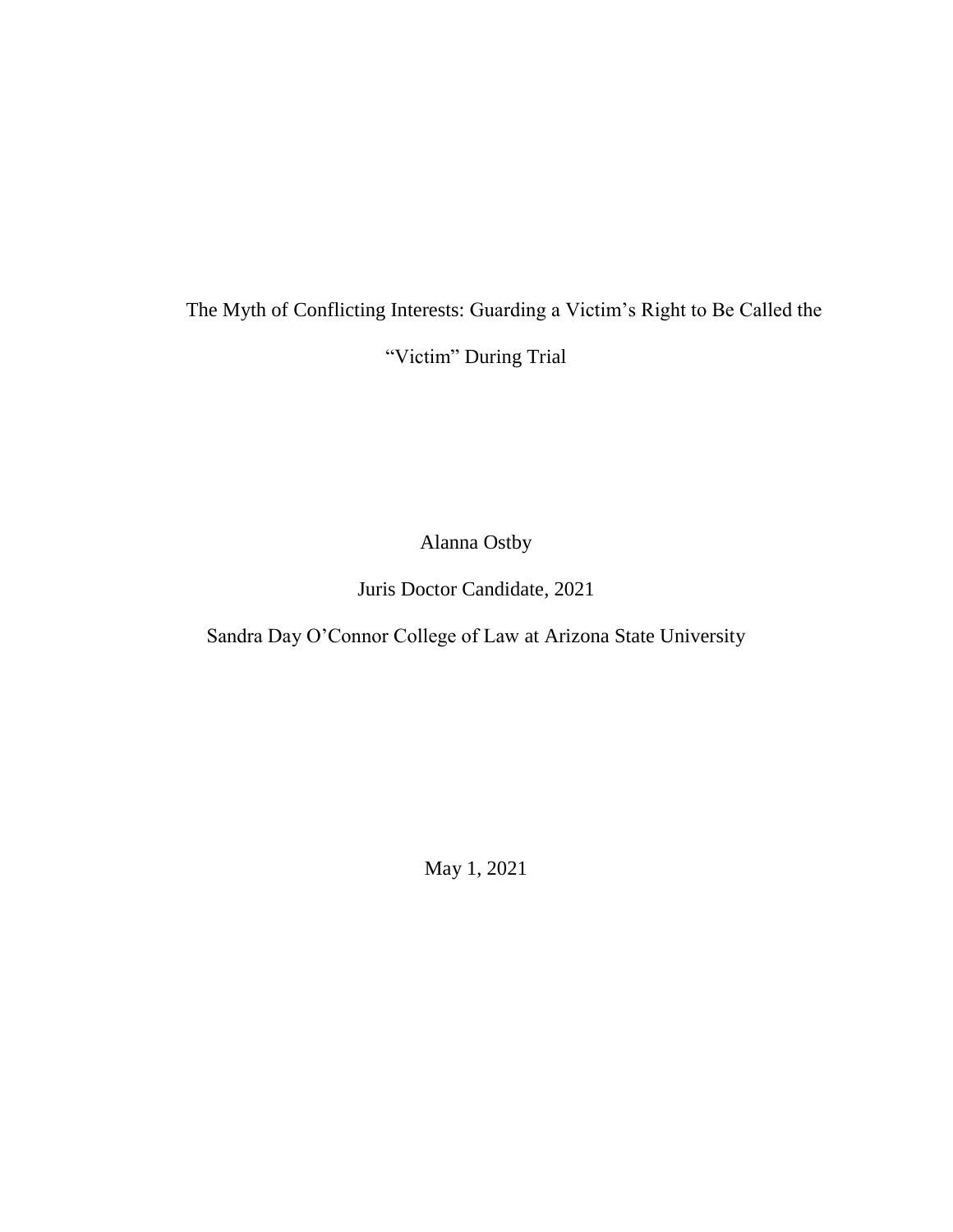# **I. Introduction**

Since 1791, the Constitution of the United States has guarded the rights of the criminal defendant. <sup>1</sup> Those rights include the right to an attorney, the right to a speedy trial, the right to confront witnesses against him—and the list continues.<sup>2</sup> Perhaps most notably the Constitution provides that "no person shall be . . . deprived of life, liberty, or property, without due process of law."<sup>3</sup> The Supreme Court has interpreted "due process" to include several free-standing rights, among them the right to be presumed innocent until proven guilty,<sup>4</sup> the right to an impartial tribunal,<sup>5</sup> and the right to make the government prove its case beyond a reasonable doubt. <sup>6</sup> Of course, all of these rights play a vital role in affording criminal defendants a fair trial and sustaining public confidence in the criminal justice system.<sup>7</sup> Throughout these developments, however, courts lost sight of another person in dire need of her own legal protection: the victim.<sup>8</sup>

<sup>1</sup> *See* U.S. CONST. amend. IV–VI; *see also* ARIZ. CONST. art. II, § 24 (listing the rights of criminal defendants under the Arizona Constitution).

<sup>2</sup> U.S. CONST. amend. IV–VI.

<sup>&</sup>lt;sup>3</sup> *Id.* amend. V; *see also id.* amend. XIV ("[N]or shall any state deprive any person of life, liberty, or property, without due process of law."); *see also* ARIZ. CONST. art. II, § 4 ("No person shall be deprived of life, liberty, or property without due process of law.").

<sup>4</sup> Estelle v. Williams, 425 U.S. 501, 503 (1976) ("The presumption of innocence, although not articulated in the Constitution, is a basic component of a fair trial under our system of criminal justice.").

<sup>&</sup>lt;sup>5</sup> In re Murchison, 349 U.S. 133, 136 (1955) ("A fair trial in a fair tribunal is a basic requirement of due process.").

<sup>&</sup>lt;sup>6</sup> In re Winship, 397 U.S. 358, 364 (1970) ("[T]he Due Process Clause protects the accused against conviction except upon proof beyond a reasonable doubt of every fact necessary to constitute the crime with which he is charged.").

<sup>7</sup> *See id.* at 363–64.

<sup>8</sup> Gessner H. Harrison, *The Good, the Bad, and the Ugly: Arizona's Courts and the Crime Victims' Bill of Rights*, 34 ARIZ. ST. L.J. 531, 533–34 (2002).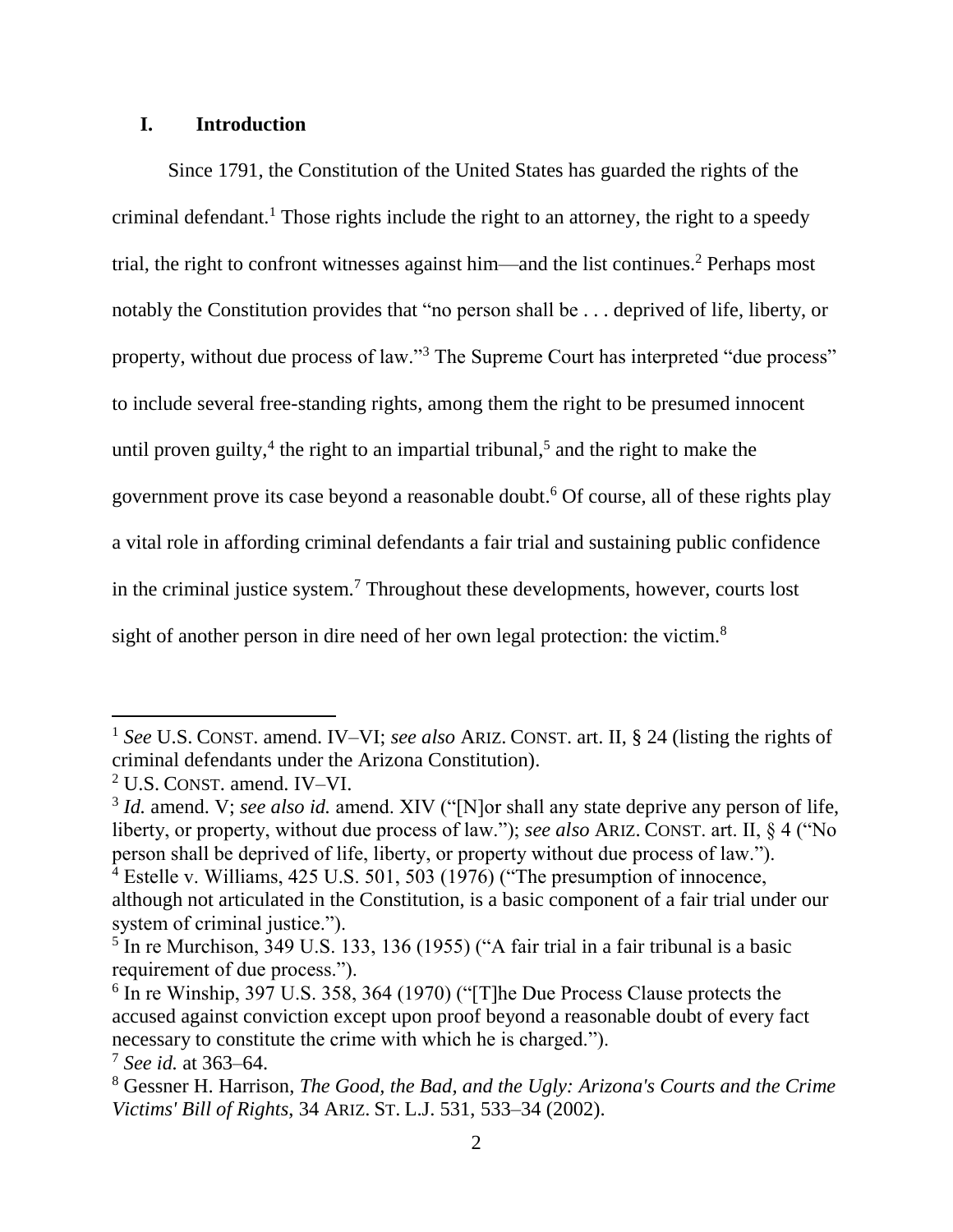Through the 1970s, a victim could hardly participate in the prosecution of her own perpetrator, let alone exercise any rights during that process. <sup>9</sup> The law's neglect of victims sparked a national movement amongst advocates determined to correct the systemic imbalance.<sup>10</sup> In 1982, President Reagan's Task Force issued a public report in which it concluded that, although it "wish[ed] in no way to vitiate the safeguards that shelter anyone accused of a crime[,] . . . it must be urged with equal vigor that the system ha<sup>[d]</sup> deprived the innocent, the honest, and the helpless of its protection."<sup>11</sup> The Task Force thus proposed an amendment to the Constitution that would name victims a protected party, reasoning that the "government must be restrained from trampling the rights of . . . [t]he victims of crime [who] ha[d] been transformed into a group oppressively burdened by a system designed to protect them."<sup>12</sup>

Although no federal constitutional amendment has yet taken effect, Arizona voters met the call of the Task Force on November 6, 1990 when they passed their own amendment to the Arizona Constitution.<sup>13</sup> With an underlying mission to "preserve and protect victims' rights to justice and due process," the Arizona Victims' Bill of Rights grants victims twelve rights.<sup>14</sup> Chief among them is the right "to be treated with fairness,

<sup>9</sup> *Id.* at 533–34; *see also* Linda R.S. v. Richard D., 410 U.S. 614, 619 (1973) ("[A] private citizen lacks a judicially cognizable interest in the prosecution or nonprosecution of another.").

<sup>10</sup> Paul G. Cassell, *Treating Crime Victims Fairly: Integrating Victims into the Federal Rules of Criminal Procedure*, 2007 UTAH L. REV. 861, 865 (2007).

<sup>11</sup> Steven J. Twist & Keelah E.G. Williams, *Twenty-Five Years of Victims' Rights in Arizona*, 47 ARIZ. ST. L.J. 421, 421–22 (2015).

<sup>12</sup> *Id.* at 422.

<sup>13</sup> *Id.* at 421.

<sup>&</sup>lt;sup>14</sup> ARIZ. CONST. art. II, § 2.1(A)(1–12).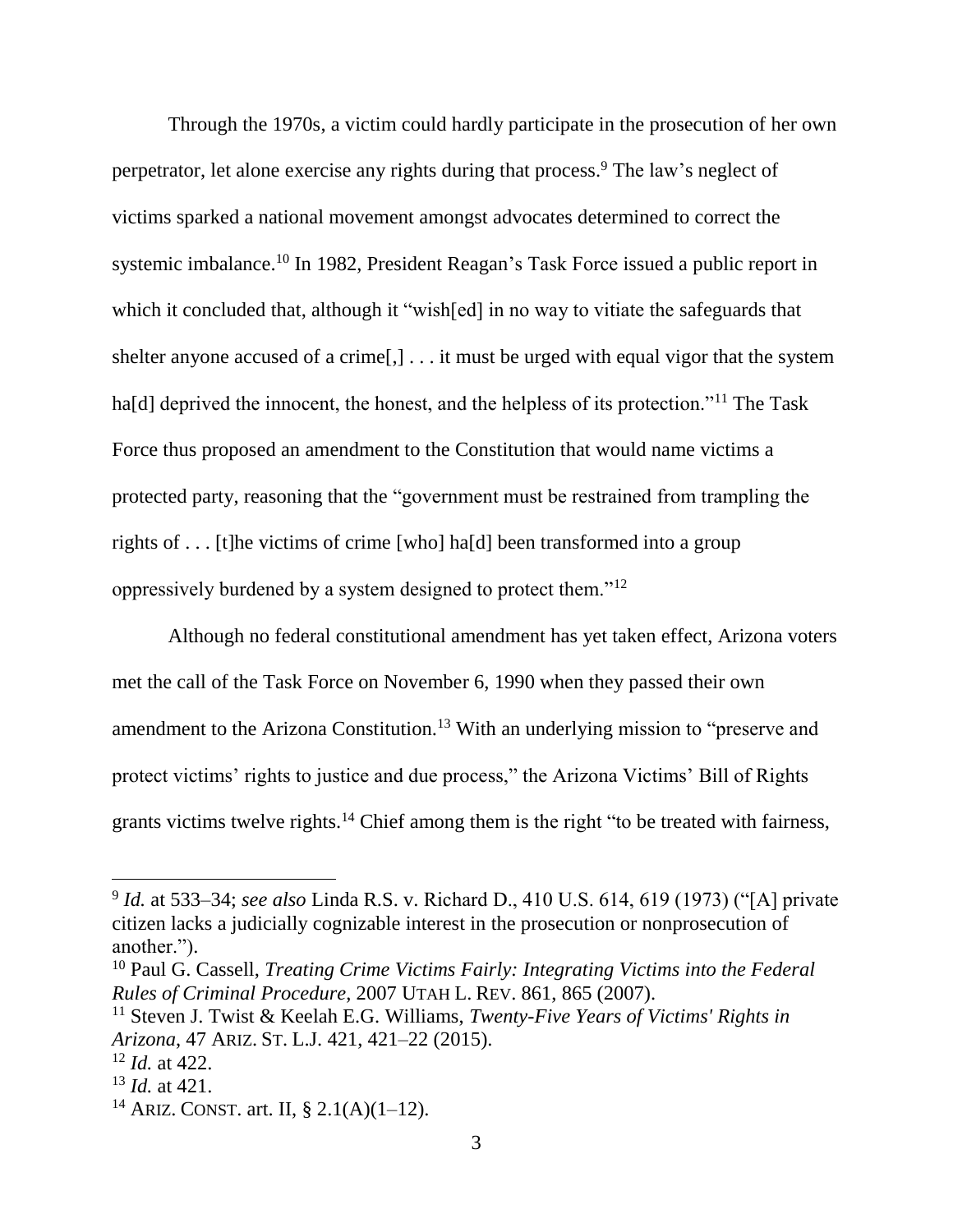respect, and dignity, and to be free from intimidation, harassment, or abuse, throughout the criminal justice process."<sup>15</sup> This demand for fair, respectful, and dignified treatment may seem straightforward on its face, but courts have struggled to apply it in practice especially when pitted against a defendant's due process rights.<sup>16</sup>

In *Z.W. v. Foster*, the Arizona Court of Appeals specifically noted tension between the rights of victims and defendants when deciding how to refer to a victim during trial.<sup>17</sup> Ultimately, the court erred by refusing to protect a victim's right to be referred to as a "victim" during the proceedings. First, the court failed to uphold the ordinary meaning of the Arizona constitutional provision that grants victims a right to fair, respectful, and dignified treatment. Second, the court improperly upheld the trial court's conclusion that accurate references to the victim's legal status would preclude the defendant from receiving a fair trial. In order to advance the interests of both crime victims and the voters who sought to protect them, the Arizona Supreme Court and Arizona Legislature should override the unconstitutional holding in *Z.W. v. Foster*.

#### **II.** *Z.W. v. Foster***: A Forgotten Party's Struggle for Equality**

The *Z.W. v. Foster* decision reminded victims just how much work remains before they will achieve legal equality to defendants. The issue in that case stemmed from a child molestation victim's petition for special action in which she asked the court to

<sup>&</sup>lt;sup>15</sup> *Id.* art. II, § 2.1(A)(1).

<sup>&</sup>lt;sup>16</sup> State ex rel. Romley v. Superior Court In & For Cty. of Maricopa, 172 Ariz. 232, 237 (Ct. App. 1992) ("[C]ourts are now faced with extremely difficult questions arising from the inevitable tension between the rights of the accused, who is presumed to be innocent, and the rights of the victim.").

<sup>17</sup> Z.W. v. Foster, 244 Ariz. 478, 480, ¶ 7 (Ct. App. 2018).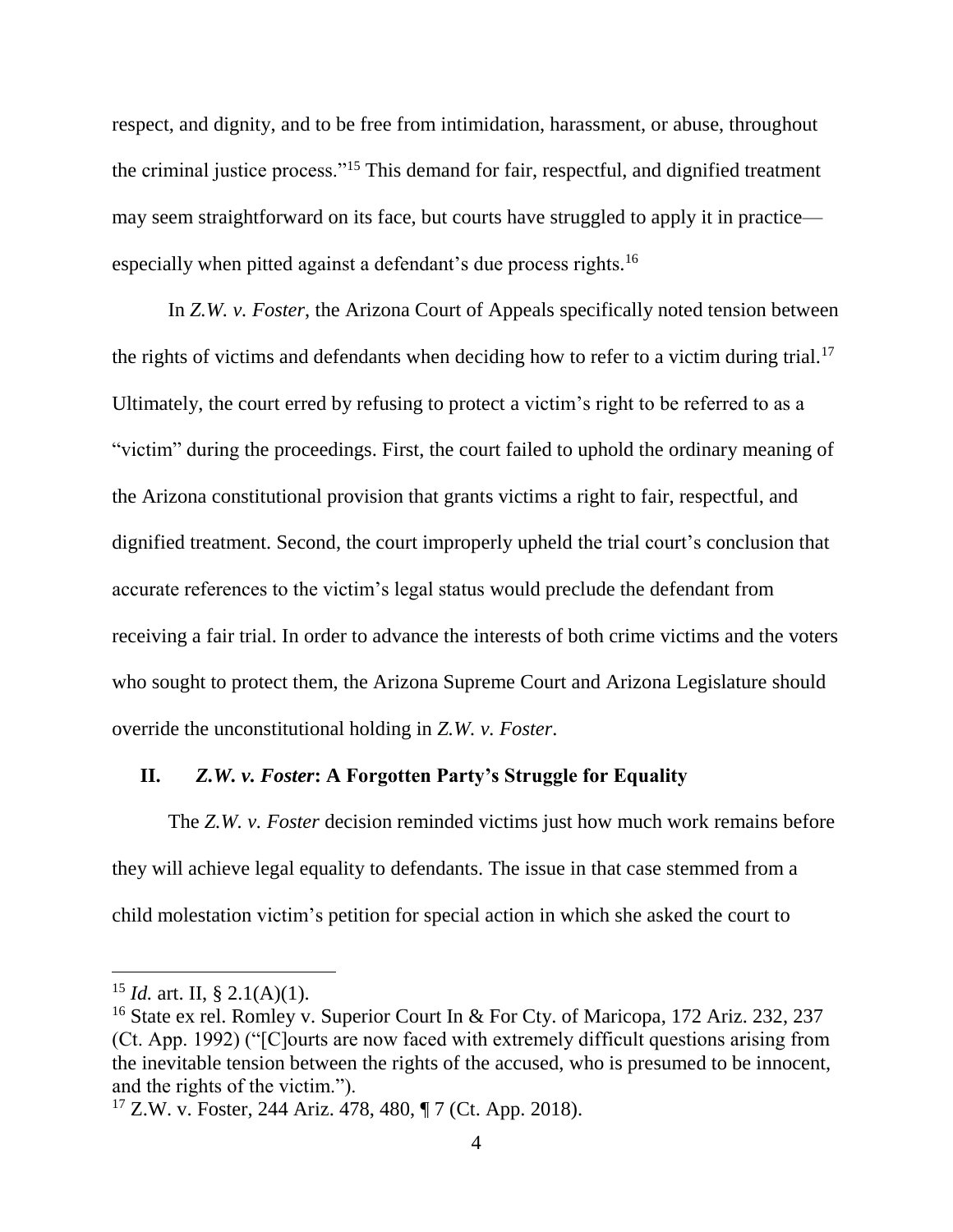preclude references to her as the "alleged victim."<sup>18</sup> The victim argued that such references violated her right to be treated with fairness, respect, and dignity because they "call[ed] into question . . . whether [she] [wa]s in fact a victim."<sup>19</sup> The court, however, held that she did not have a right to be called a "victim" during trial.<sup>20</sup> It reasoned that the Victims' Bill of Rights does not mandate use of any particular term to address victims.<sup>21</sup> It also claimed that the title "alleged victim" did not undermine the victim's credibility, but merely reflected the case's procedural posture because the government had not yet proven the defendant's guilt beyond a reasonable doubt.<sup>22</sup>

Further, the court held that the defendant's due process rights supported calling the victim the "alleged victim" because referring to her as a "victim" would "give[] [her] the right to say a crime ha[d] been committed as a matter of law" before the jury had even deliberated the issue.<sup>23</sup> The court added that trial courts have discretion on a "case-bycase basis" to decide how to address a victim during trial and, under these facts, because "the core issue in dispute [wa]s whether any crime [had] occurred," the trial court did not abuse its discretion by disallowing the term "victim."<sup>24</sup>

The dissent countered that the plain language of Arizona's constitutional and statutory law reflects the legislature's intent for a victim to be referred to as a "victim"

- <sup>19</sup> *Id.* at 479, ¶ 5.
- <sup>20</sup> *Id.* at 479, ¶ 4.
- <sup>21</sup> *Id.*

- <sup>22</sup> *Id.* at 479, ¶ 5.
- <sup>23</sup> *Id*. at 480, ¶ 7.

<sup>18</sup> *Id.* at 479, ¶ 1.

<sup>24</sup> *Id.*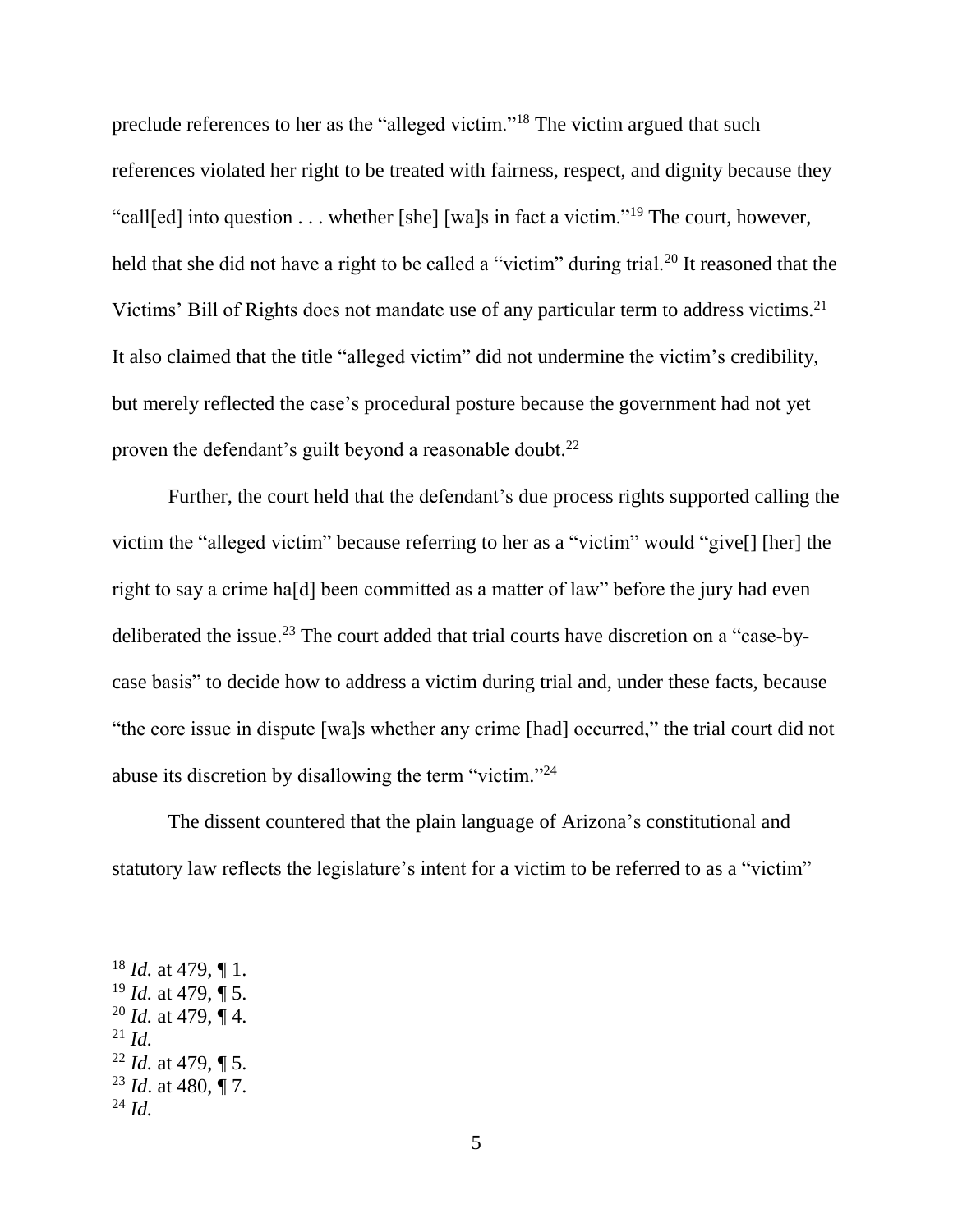during trial.<sup>25</sup> It specifically noted that, under the Victims' Rights Implementation Act, a victim accrues her rights at the arrest or formal charging of the defendant, so "logic dictates that [the victim] [wa]s a 'victim' and should [have] be[en] referred to as such."<sup>26</sup> The dissent also argued that nothing in the record showed how referring to the victim as a "victim" would jeopardize the defendant's due process rights, especially given the trial court's explicit instructions to the jury regarding the defendant's presumption of innocence. <sup>27</sup> Thus, not only did the dissent disagree with the majority's belief that the victim had no right to be called a "victim," but it disagreed as to whether enforcing such a right would interfere with the defendant's right to a fair trial.

# **III. Step One: Determining Whether the Right Exists**

To determine whether the Victims' Bill of Rights grants victims the right to be referred to as such during trial, a court should seek to "effectuate the intent of those who framed [the Bill] and . . . the intent of the electorate that adopted it."<sup>28</sup> To best effectuate that intent, a court should uphold the ordinary meaning of the Bill's language at the time it was adopted. <sup>29</sup> Here, the relevant provision states, "To preserve and protect victims' rights to justice and due process, a victim of crime has a right: 1. To be treated with

<sup>25</sup> *Id.* at 481, ¶ 14 (Beene, J., dissenting).

<sup>26</sup> *Id.*

<sup>27</sup> *Id.* at 481–82, ¶ 15–16 (Beene, J., dissenting).

<sup>28</sup> *See* Heath v. Kiger, 217 Ariz. 492, 495, ¶ 9 (2008).

<sup>&</sup>lt;sup>29</sup> Bilke v. State, 206 Ariz. 462, 464–65,  $\P$  11 (2003) ("In giving effect to every word or phrase, the court must assign to the language its 'usual and commonly understood meaning . . . .'"); Knapp v. Martone, 170 Ariz. 237, 239 (1992); State v. Lee, 226 Ariz. 234, 237, ¶ 9 (Ct. App. 2011) (citing Phelps Dodge Corp. v. Arizona Elec. Power Coop., Inc., 207 Ariz. 95, 109, ¶ 42 (Ct. App. 2004)).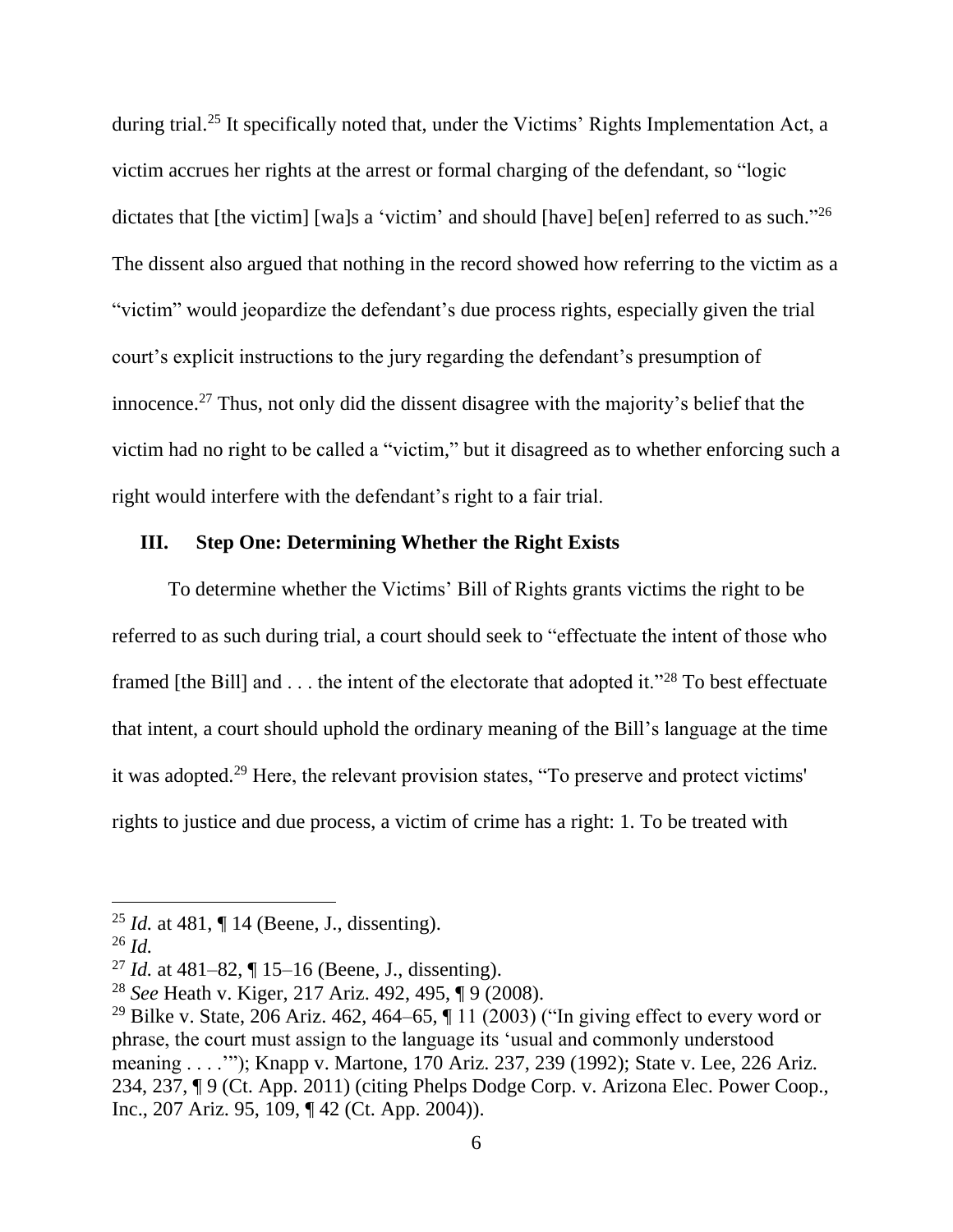fairness, respect, and dignity, and to be free from intimidation, harassment, or abuse, throughout the criminal justice process."<sup>30</sup> The ordinary meaning of this provision, derived from its text and structure, refutes the *Z.W.* court's conclusion that a victim does not have a right to be referred to as a "victim" during trial.

## **a. Textual Analysis**

Although the Victims' Bill of Rights does not designate any particular term for addressing a victim during trial, its broader command to treat victims with "fairness, respect, and dignity" sets the bar for *all* interactions with a victim—including when addressing her in court.<sup>31</sup> Based on the ordinary meaning of the words "fairness," "respect," and "dignity" in 1990 (the year the Bill was adopted), the Bill confers to victims a right to be referred to as a "victim" throughout trial.

First, the ordinary meaning of the word "fairness" in 1990 supports giving victims the right to be called a "victim" during trial. The 1990 edition of the Merriam-Webster Dictionary defines "fair" as "conforming with the rules" or "just."<sup>32</sup> Certainly, addressing a victim as a "victim" during trial conforms with the legal status conferred to her at the arrest or charging of the defendant per the Victims' Rights Implementation Act.<sup>33</sup>

<sup>30</sup> ARIZ. CONST. art. II, § 2.1(A)(1).

<sup>31</sup> *See* City of Phoenix v. Glenayre Elecs., Inc., 240 Ariz. 80, 87 (Ct. App. 2016), *opinion vacated in part,* 242 Ariz. 139 (2017) (finding that a statute's broad language encompassed other more specific implications).

<sup>32</sup> MERRIAM-WEBSTER DICTIONARY 258 (9th ed. 1990).

<sup>33</sup> *See* ARIZ. REV. STAT. § 13-4402(A) (2019) ("[T]he rights and duties that are established by this chapter arise on the arrest or formal charging of the person or persons who are alleged to be responsible for a criminal offense against a victim."); Z.W. v. Foster, 244 Ariz. 478, 481, ¶ 13–14 (Ct. App. 2018) (Beene, J., dissenting).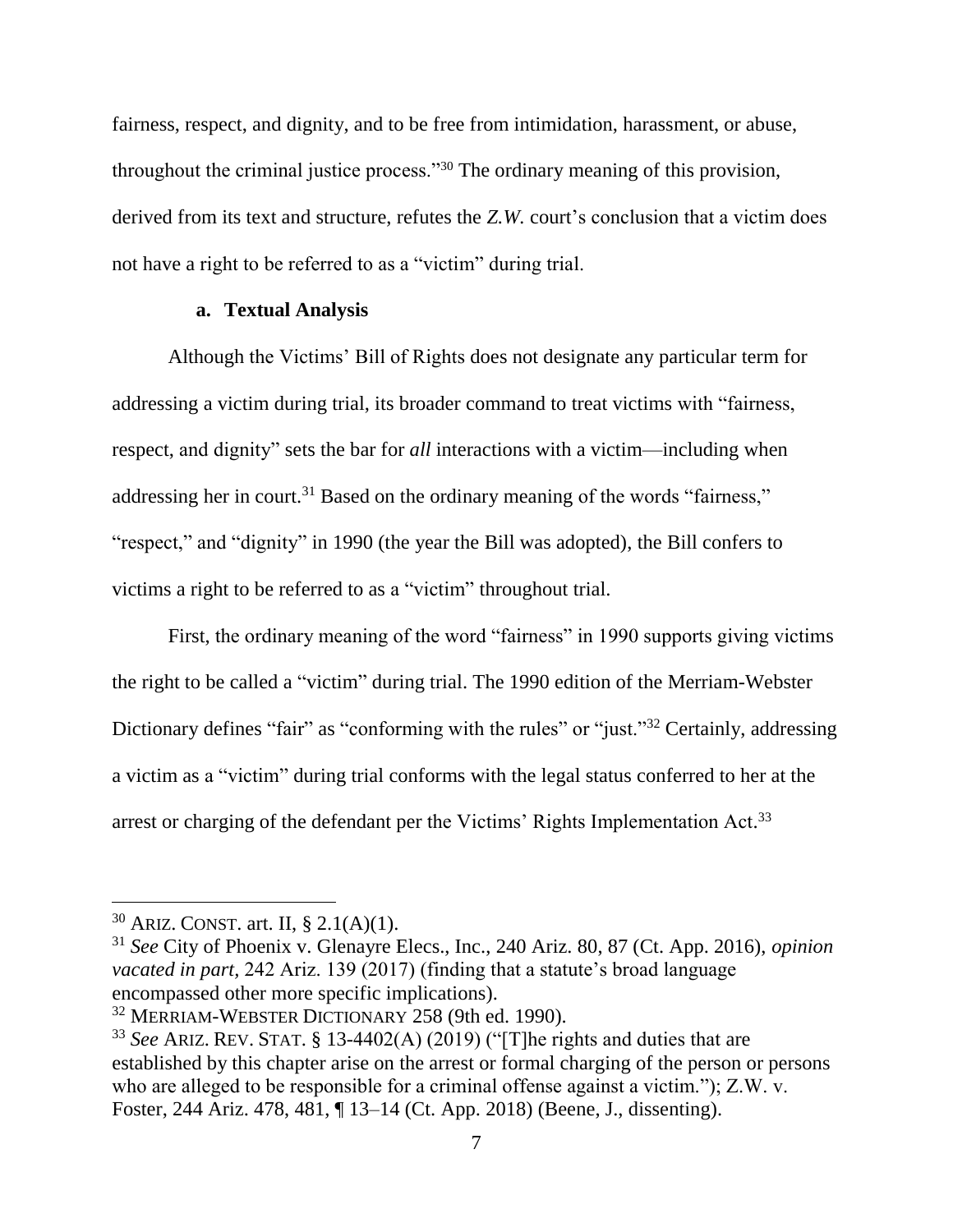Moreover, a court's recognition of her legal status fosters more just proceedings by asserting her equality to the defendant as a protected party in the criminal justice process. <sup>34</sup> By barring use of the title "alleged victim"—a title that would brand a victim as "dubious" and "suspect"—a court further promotes justice by helping ensure that the victim, just like the defendant, receives an unbiased opportunity to be heard. <sup>35</sup> These textual implications especially make sense within the context of the broader Victims' Rights Movement and its goal to create and protect due process rights for victims.<sup>36</sup> Thus, to achieve "fairness" as understood by Arizona legislators and voters in 1990, a victim should have a right to be called a "victim" during trial.

Additionally, the ordinary meaning of the word "respect" in 1990 reinforces a victim's right to be addressed as a "victim" during trial. The 1990 edition of the Merriam-Webster Dictionary states that "respect" means "high regard" or "esteem."<sup>37</sup> When a court calls a victim a "victim," it pays high regard or esteem to her role in the criminal justice process by affirming her status (and rights) under Arizona law. <sup>38</sup> This affirmation reminds the victim that her story is worth sharing and that she deserves a full and fair opportunity to be heard.<sup>39</sup> In turn, she will feel emboldened to participate in the

<sup>34</sup> *See* Meg Garvin & Sarah LeClair, *Use of the Term "Victim" in Criminal Proceedings*, NATIONAL CRIME VICTIM LAW INSTITUTE, 2014, at 4; Twist & Williams, *supra* note 11, at 421.

<sup>35</sup> *See id.* at 2.

<sup>36</sup> *See* Twist & Williams, *supra* note 11, at 421–22, 424.

<sup>37</sup> MERRIAM-WEBSTER DICTIONARY 596 (9th ed. 1990).

<sup>38</sup> *See* Garvin & LeClair, *supra* note 34, at 4.

<sup>39</sup> *See* Scott A. McDonald, *When A Victim's A Victim: Making Reference to Victims and Sex-Crime Prosecution*, 6 NEV. L.J. 248, 257 (2005).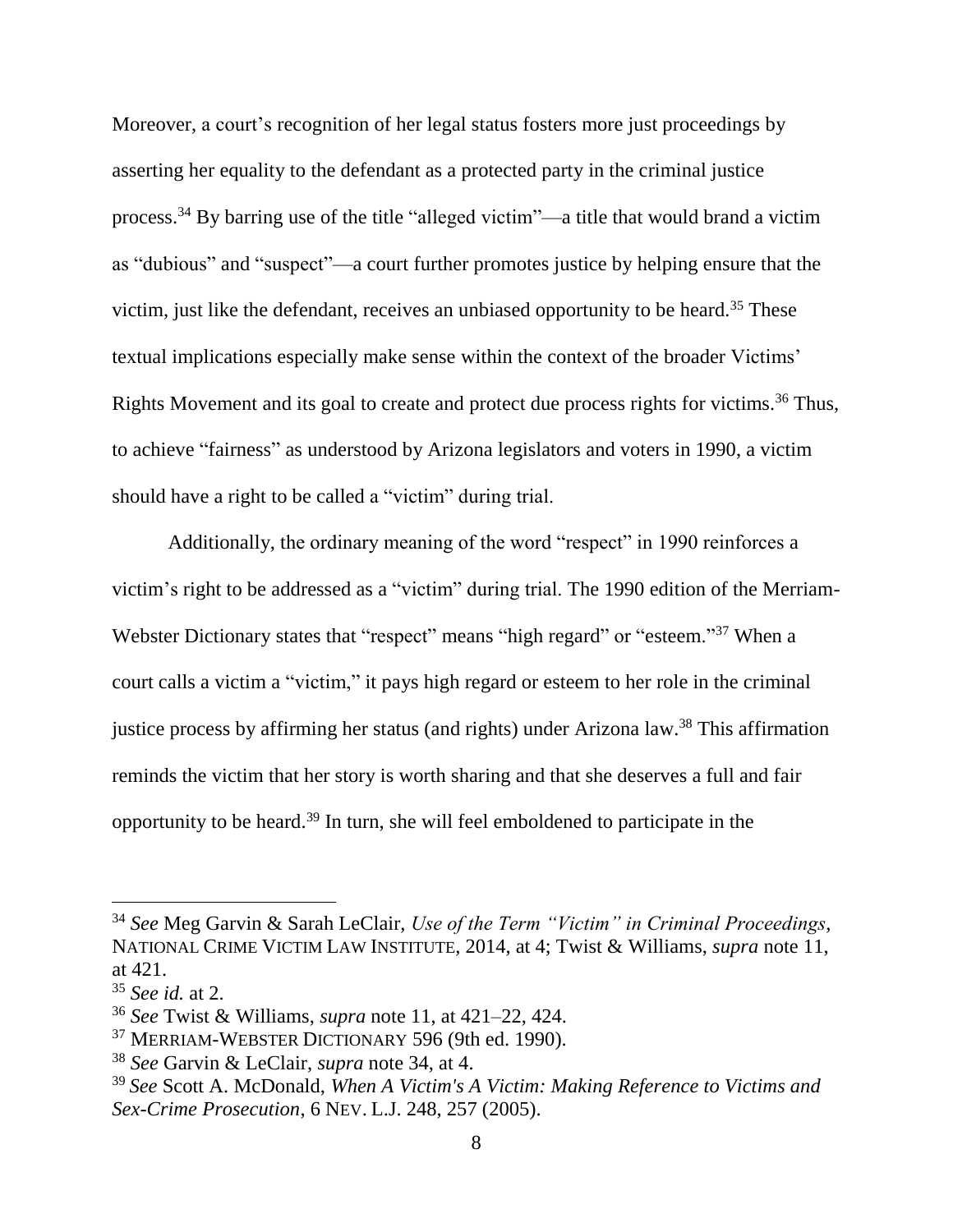proceedings, fulfilling a primary aim of the broader Victims' Rights Movement. <sup>40</sup> In contrast, when a court refers to a victim as the "alleged victim," it diminishes her story, credibility, and legal status, all which will deter her from engaging in the prosecution an outcome diametrically opposed to the objectives of the Victims' Rights Movement.<sup>41</sup> Therefore, in order to give a victim "respect" as understood by Arizona legislators and voters in 1990, she should have a right to be called a "victim" during trial.

Finally, the ordinary meaning of the word "dignity" in 1990 justifies giving victims the right to be called a "victim" during trial. The 1990 edition of the Merriam-Webster Dictionary defines "dignity" as "the quality or state of being worthy, honored, or esteemed."<sup>42</sup> For a court to treat a victim with "dignity," it must thus recognize the intrinsic value of her unique experiences and point of view. <sup>43</sup> By respecting a victim's wish to be referred to as a "victim," a court does exactly that. It specifically shows regard for her pain, her perception of injustice, and her desire for legal reparation.<sup>44</sup> In contrast, when a court refuses to call her a "victim," it caters entirely to the defendant's preferences and, as a result, flouts the aims of the Victims' Rights Movement by

<sup>41</sup> *See* McDonald, *supra* note 39, at 257; Courtney Fisher, An Analysis of Victim Satisfaction with the Criminal Justice System in a Procedural Justice Framework (2014) (Ph.D. dissertation, University of Maryland) (on file at

https://www.courts.ca.gov/documents/BTB24-Precon1F-1.pdf).

<sup>42</sup> MERRIAM-WEBSTER DICTIONARY 206 (9th ed. 1990).

<sup>40</sup> *See id.*; Peggy M. Tobolowsky, *Victim Participation in the Criminal Justice Process: Fifteen Years After the President's Task Force on Victims of Crime*, 25 NEW ENG. J. ON CRIM. & CIV. CONFINEMENT 21, 21–22 (1999).

<sup>43</sup> *See* Mary Margaret Giannini, *The Procreative Power of Dignity: Dignity's Evolution in the Victims' Rights Movement*, 9 DREXEL L. REV. 43, 46–47 (2016).

<sup>44</sup> *See* Valerie M. Meredith, *Victim Identity and Respect for Human Dignity: A Terminological Analysis*, 91 INT'L R. RED CROSS 259, 261 (2009).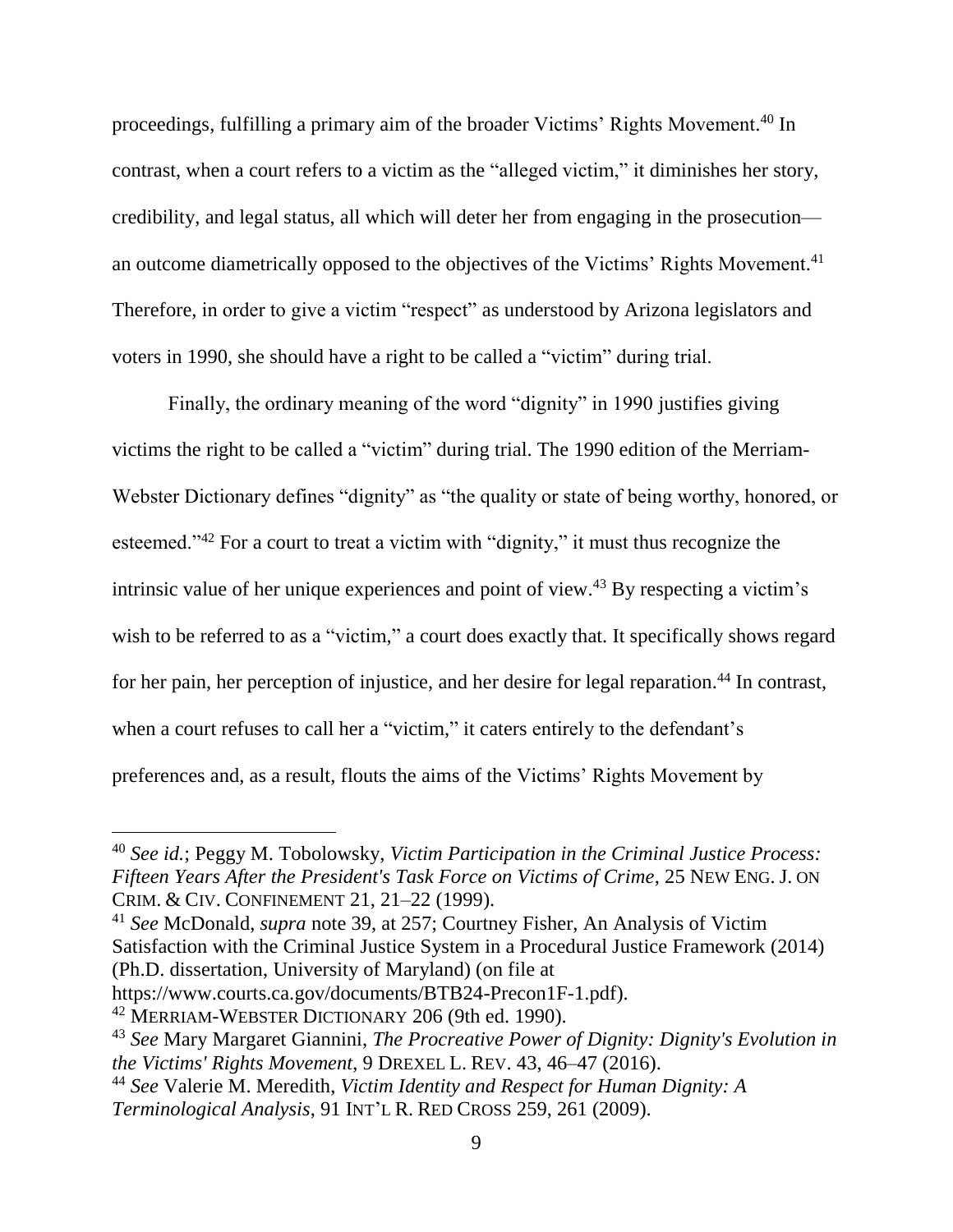alienating the victim from her own case and subjecting her to what may feel like a second victimization. <sup>45</sup> Using the term "alleged victim" only makes matters worse by casting doubt on the victim's authenticity despite her sincere belief in her claims. <sup>46</sup> Thus, to uphold a victim's "dignity" as understood by Arizona legislators and voters in 1990, a victim should have a right to be called a "victim" during trial.

The ordinary meaning of the words "fairness," "respect," and "dignity" at the time Arizona voters adopted the Victims' Bill of Rights<sup> $47$ </sup> thus defies the court's decision in *Z.W. v. Foster* to reject a victim's right to be called the "victim" during trial.

## **b. Structural Analysis**

To discern the meaning of a constitutional provision, a court should not only analyze its relevant language, but it should assess the provision's fit in the broader constitutional scheme. <sup>48</sup> Here, the structure of the Victims' Bill of Rights demands that courts actively enforce a victim's right to be called a "victim" during trial.

The Bill opens with an introductory sentence stating its general purpose "[t]o preserve and protect victims' rights to justice and due process."<sup>49</sup> Below that, it lists the

<sup>45</sup> *See* DOUGLAS E. BELOOF ET AL.,VICTIMS IN CRIMINAL PROCEDURE 27 (Carolina Academic Press, 4th ed. 2018); Twist & Williams, *supra* note 11, at 421–22, 424. <sup>46</sup> *See* Garvin & LeClair, *supra* note 34, at 2.

<sup>47</sup> Notably, the ordinary meaning of these words remains the same in the present day. *See Dignity*, MERRIAM-WEBSTER.COM, https://www.merriam-webster.com/dictionary/dignity (last visited May 1, 2021); *Fairness*, MERRIAM-WEBSTER.COM, https://www.merriamwebster.com/dictionary/fairness (last visited May 1, 2021); *Respect*, MERRIAM-WEBSTER.COM, https://www.merriam-webster.com/dictionary/respect (last visited May 1, 2021).

<sup>48</sup> *See* Meyer v. State, 246 Ariz. 188, 192, ¶10 (Ct. App. 2019) (using both the "text and structure" of a statute to construe its meaning).

<sup>&</sup>lt;sup>49</sup> ARIZ. CONST. art. II,  $\S$  2.1(A).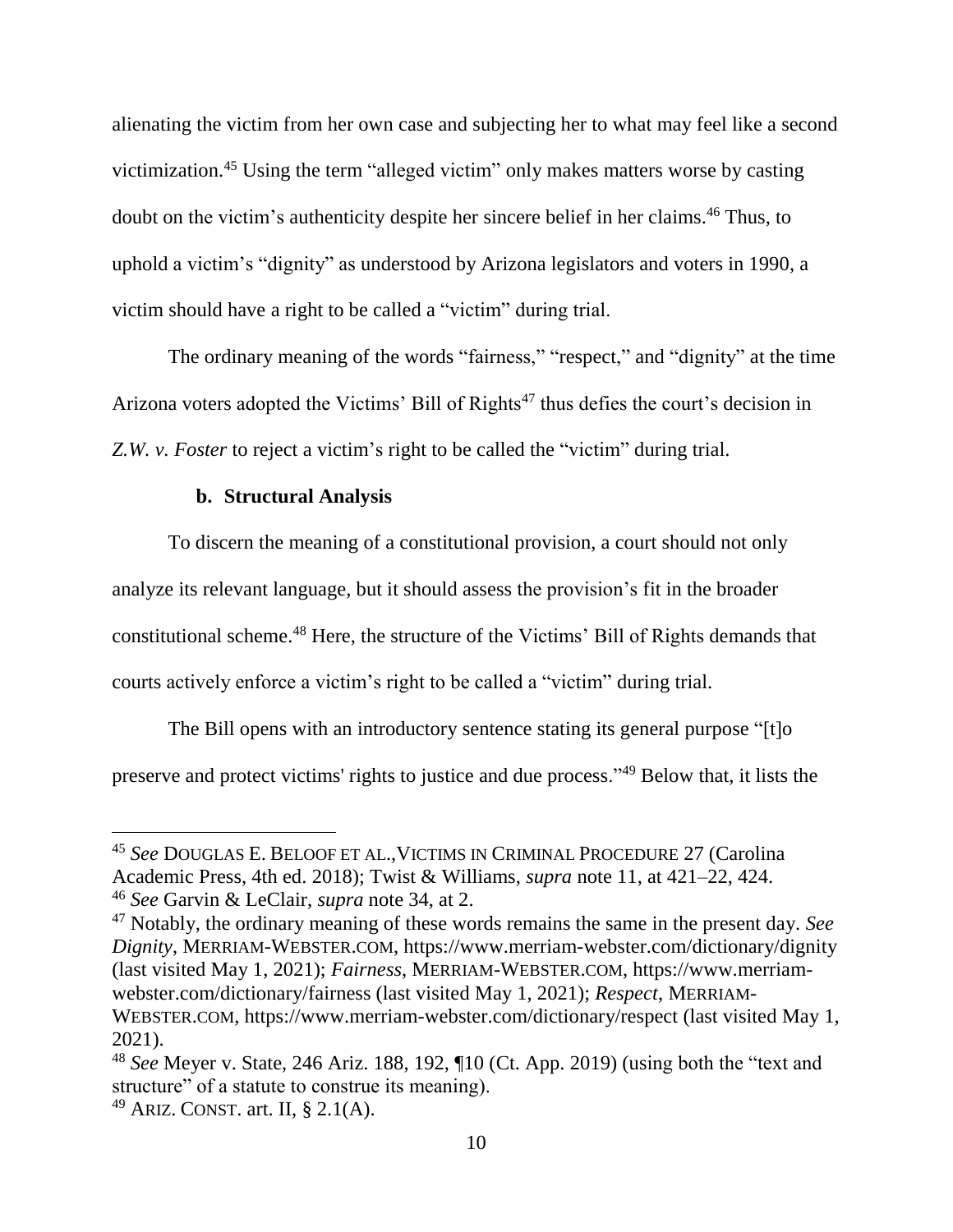specific rights granted to victims—the first one being the "right [] [t]o be treated with fairness, respect, and dignity."<sup>50</sup> Notably, the Bill's drafters did not include that language in the introductory section, but they set it off as its own separate provision in a list of just twelve enumerated rights.<sup>51</sup> Such placement suggests that neither the drafters of the provision nor the voters who adopted it intended it to serve as a mere "exhortation" to treat victims kindly or a "background norm" for interpreting the rest of the Bill.<sup>52</sup> Rather, they sought to create a "tangible and enforceable right."<sup>53</sup> Controversial or not, the distinctive location of the provision shows that the drafters intended it to carry a force equal to every other right listed under the Bill: the force of a constitutional command.<sup>54</sup> For this reason, a court should guard a victim's right to fair, respectful, and dignified treatment just as it would guard a defendant's own constitutional rights.

In sum, not only does the relevant language of the first provision of the Victims' Bill of Rights establish a victim's right to be called a "victim" during trial, but the structure of the Bill affirms a court's authority to enforce that right. The court in *Z.W. v. Foster* thus erred by failing to recognize a victim's constitutional right.

# **IV. Step Two: Determining Whether the Rights Conflict**

The words and structure of the Victims' Bill of Rights make clear that victims have a constitutional right to be referred to as a "victim" during trial—but that right may

<sup>&</sup>lt;sup>50</sup> *Id.* art. II, § 2.1(A)(1–12).

<sup>51</sup> *Id.*

<sup>52</sup> *See* Giannini, *supra* note 43, at 72, 93.

<sup>53</sup> *See id.*

<sup>54</sup> *See id.*; Paul G. Cassell, *Treating Crime Victims Fairly: Integrating Victims into the Federal Rules of Criminal Procedure*, 2007 UTAH L. REV. 861, 874 (2007).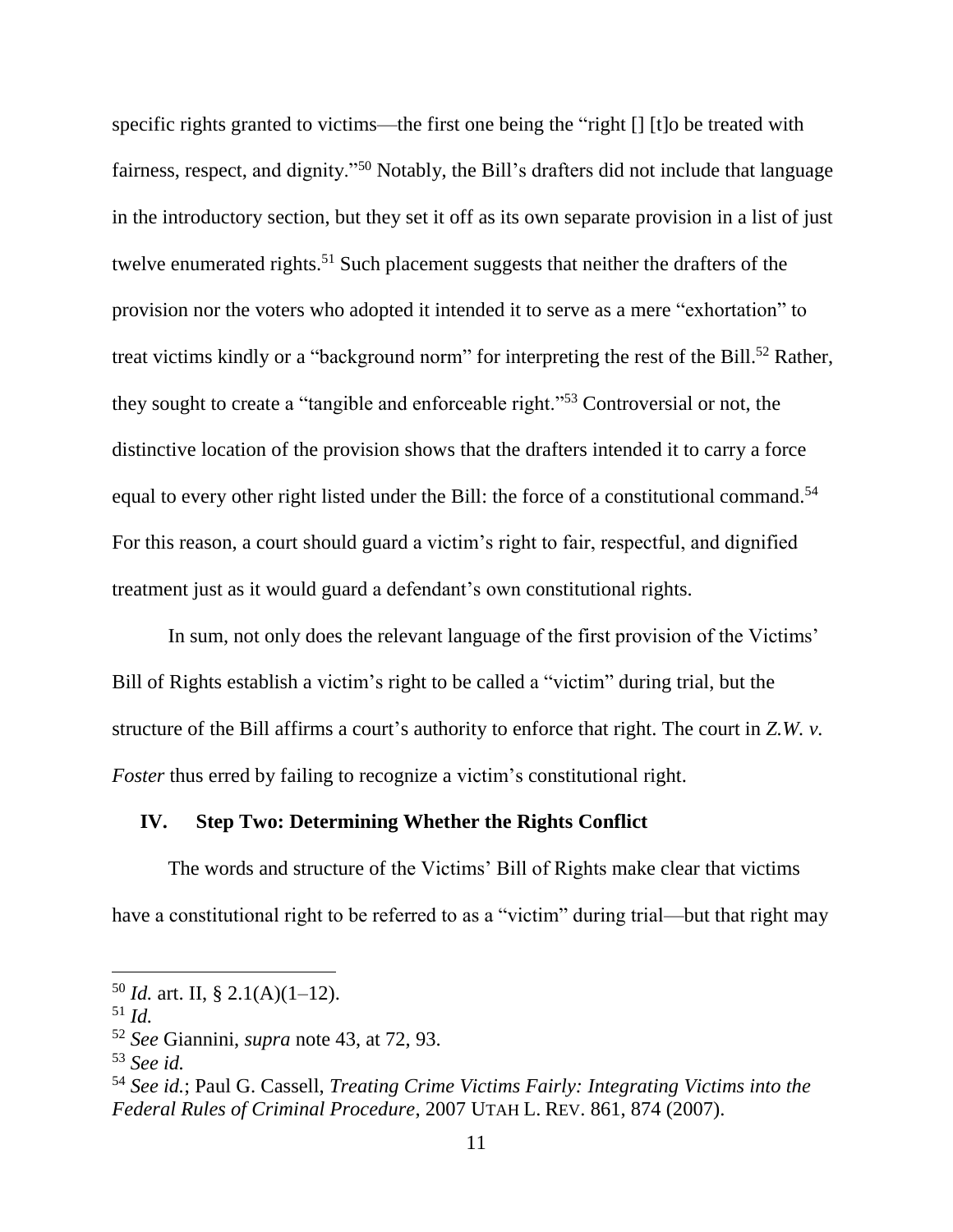have limits. Specifically, if it conflicts with a defendant's due process rights under the Federal Constitution, the latter must prevail.<sup>55</sup> A court should not, however, fall into the trap of assuming that the rights of the victim and defendant necessarily conflict when, in reality, they can co-exist in harmony.<sup>56</sup> In this case, contrary to the majority's conclusion in *Z.W. v. Foster*, a victim can employ her right to be called a "victim" during the proceedings without disturbing a defendant's right to a fair trial.

For a defendant to receive a fair trial, the jury must appreciate his presumption of innocence and resort to conviction only when the government proves its case "beyond a reasonable doubt." <sup>57</sup> The majority in *Z.W. v. Foster* claimed that references during trial to the victim as a "victim" would endanger the defendant's presumption of innocence.<sup>58</sup> It reasoned that such references could impede the jury's ability to objectively weigh the evidence by insinuating that the crime in question had in fact occurred.<sup>59</sup> But the actual meaning of the term "victim" rebuts that argument.

The term "victim"—just like the term "defendant"—rightly denotes a party's status under Arizona law.<sup>60</sup> It does not guarantee the victim's credibility or the validity of

<sup>&</sup>lt;sup>55</sup> State v. Bible, 175 Ariz. 549, 602 (1993) (explaining that victims' rights "cannot<sup>[]</sup> conflict with a defendant's right to a fair trial"); State ex rel. Romley v. Superior Court In & For Cty. of Maricopa, 172 Ariz. 232, 236 (Ct. App. 1992).

<sup>56</sup> State ex rel. Romley v. Dairman, 208 Ariz. 484, 489, ¶ 22 (Ct. App. 2004); Twist & Williams, *supra* note 11, at 445.

<sup>57</sup> Estelle v. Williams, 425 U.S. 501, 503 (1976); In re Winship, 397 U.S. 358, 363–64 (1970).

<sup>58</sup> Z.W. v. Foster, 244 Ariz. 478, 480, ¶ 7–8 (Ct. App. 2018).

<sup>59</sup> *Id.*; *see also* People v. Bryant, No. 03-CR-204 (Dist. Ct. Eagle County, Colo. 2004) (order re motion to preclude references to accuser as "victim").

<sup>60</sup> Garvin & LeClair, *supra* note 34, at 4; McDonald, *supra* note 39, at 262.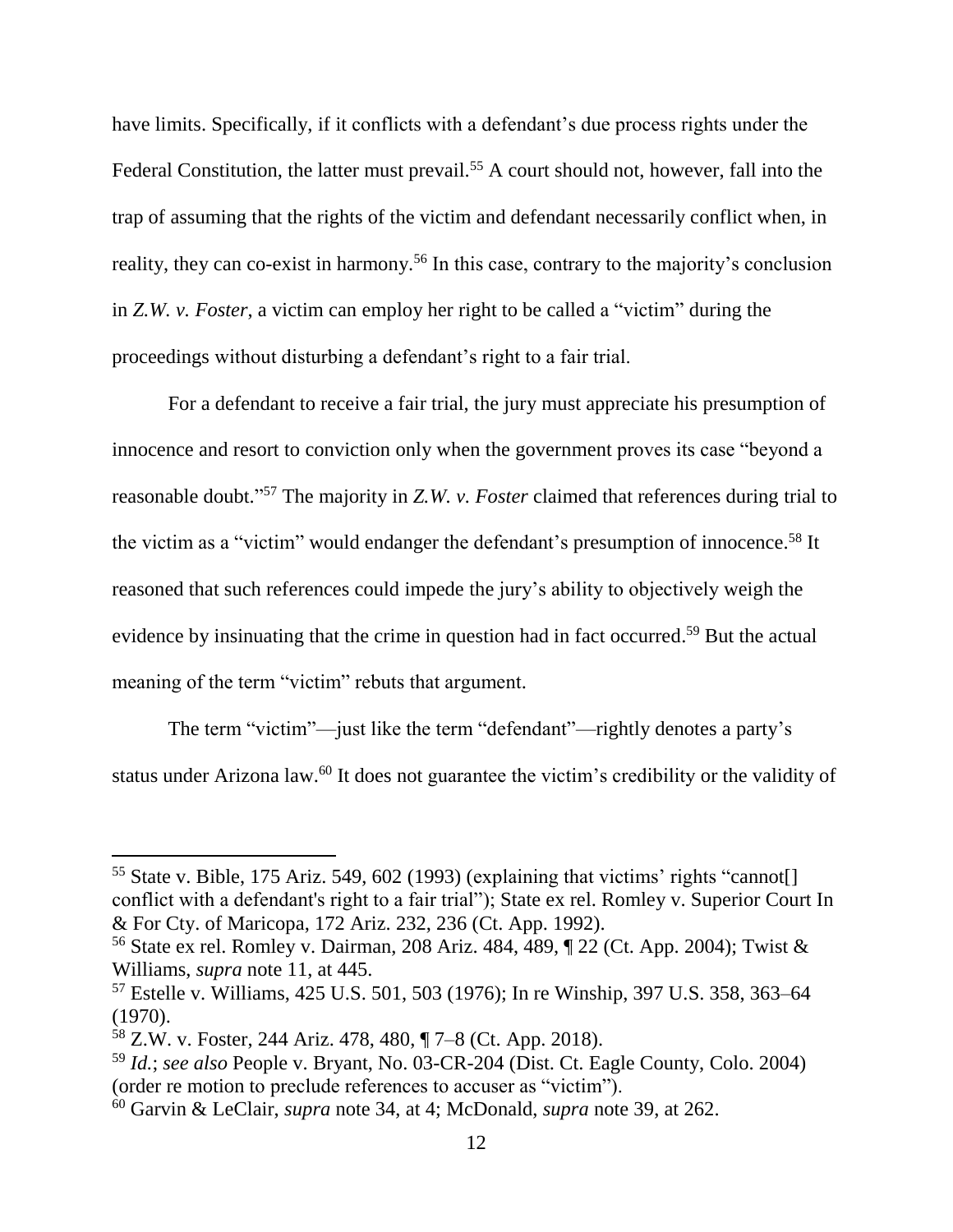the state's charges.<sup>61</sup> It does not mischaracterize the evidence.<sup>62</sup> And it says nothing at all about the defendant.<sup>63</sup> Using the term "victim" merely heeds the instruction of the Victims' Rights Implementation Act to recognize a party as a "victim" (so that she may accrue victims' rights) at the arrest or charging of the defendant.<sup>64</sup> The Arizona Court of Appeals has further emphasized that *before* a defendant is convicted, "[a] victim . . . is presumed to have been violated for purposes of obtaining victims' rights and is entitled to those rights as provided under our constitution and laws." <sup>65</sup> Therefore, references in trial to the victim as such do not prejudice the defendant because they do not imply his guilt; rather, they accurately identify another party's legal status.

Regardless, a court neutralizes even the possibility of prejudice through its instructions to the jury.<sup>66</sup> In Arizona, standard jury instructions, which the judge relays at both the beginning and end of trial, direct the jury to "start with the presumption that the defendant is innocent" and remember that "[t]he State has the burden of proving the

<sup>61</sup> McDonald, *supra* note 39, at 262.

<sup>62</sup> *Id.*; *see also* Darden v. Wainwright, 477 U.S. 168, 169 (1986) (holding that remarks that "did not manipulate or misstate the evidence" did not deprive the defendant of a fair trial).

<sup>63</sup> McDonald, *supra* note 39, at 262.

<sup>64</sup> *See* ARIZ. REV. STAT. § 13-4402(A) (2019).

<sup>65</sup> State ex rel. Romley v. Dairman, 208 Ariz. 484, 489, ¶ 22 (Ct. App. 2004).

<sup>66</sup> *See, e.g.,* State v. Bolivar, 250 Ariz. 213, ¶ 17 (Ct. App. 2020) (finding that instructions on the state's burden of proof and the defendant's presumption of innocence prevented any "error" from using the term "victim"); State v. Mason, No. 2 CA-CR 2018-0202, 2019 WL 5294951, at \*13, ¶ 50 (Ariz. Ct. App. Oct. 17, 2019) (finding that instructions on the jury's duty and the state's burden of proof made any misuse of the term "victim" during trial a "harmless error"); State v. Nomura, 79 Haw. 413, 417 (Ct. App. 1995) (holding that instructions that informed the jury of the burden of proof on the prosecution "dissipate[ed] whatever effect the term 'victim' might have had on the jury").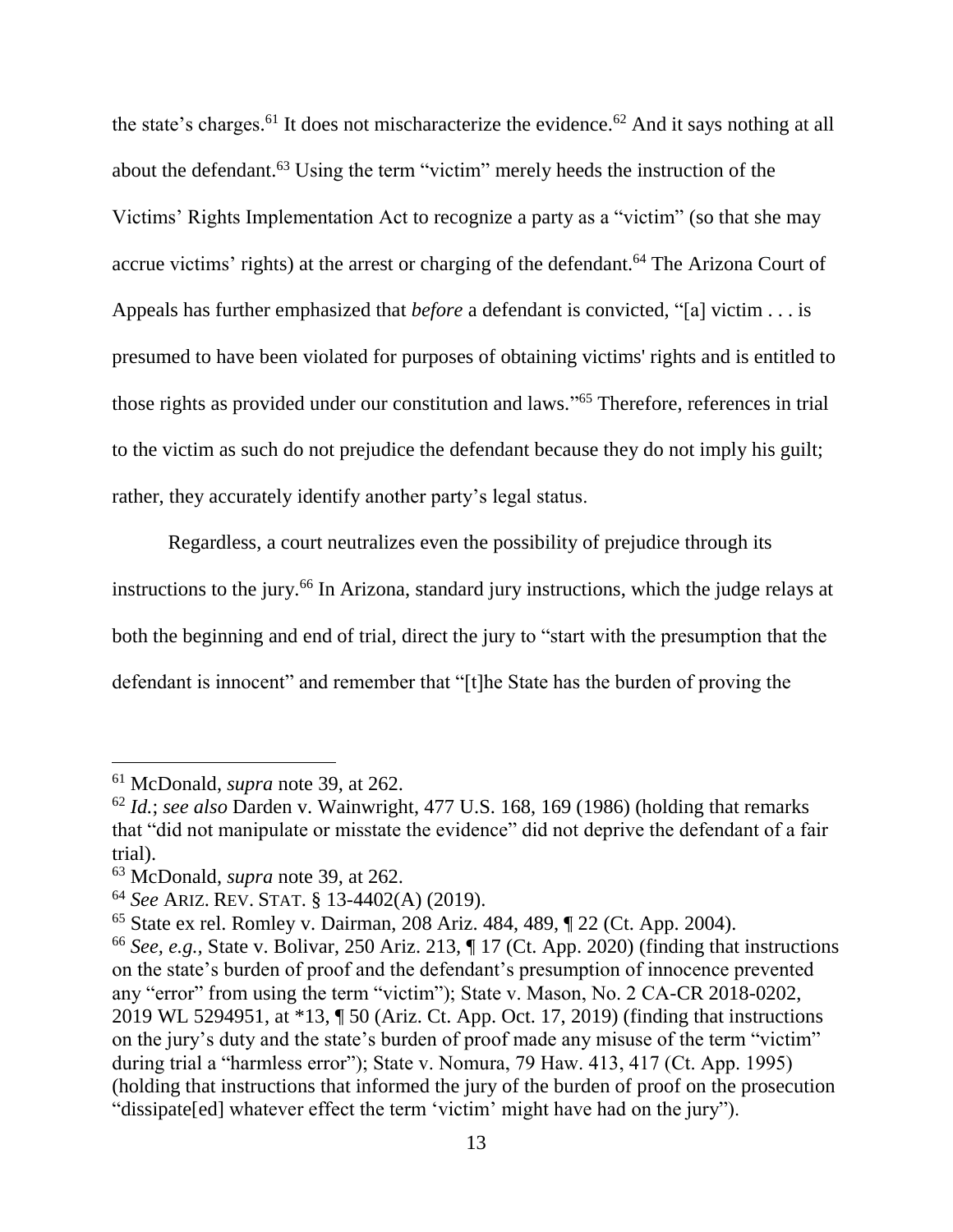defendant guilty beyond a reasonable doubt."<sup>67</sup> Further, standard instructions require the jury to determine a case's facts based on only the "evidence produced in court"—not on comments from the attorneys or trial judge.<sup>68</sup> Any jury who understands the gravity of their role in the criminal justice process will strive to faithfully adhere to these orders.<sup>69</sup> Frankly, it insults both their intelligence and integrity to assume that appropriate use of a legal term will cause them to discount the court's charge to them.<sup>70</sup> Under mild facts like these, one can assume the opposite: that the members of the jury—decent, competent people who have been painstakingly screened through *voir dire*—will make good on their promise to assess the evidence with diligence and impartiality.<sup>71</sup>

For all of these reasons, a victim's right to be referred to as a "victim" during trial does not conflict with a defendant's due process rights. The *Z.W.* court found tension where none existed and, consequently, stole from the victim a right owed to her under the Arizona Constitution.

<sup>67</sup> STATE BAR OF ARIZONA, REVISED ARIZONA JURY INSTRUCTIONS (CRIMINAL) 15–16, (5th ed. 2019).

<sup>68</sup> *Id.* at 18–19.

<sup>69</sup> *Mason*, No. 2 CA-CR 2018-0202, 2019 WL 5294951, at \*13 ("We presume the jury followed its instructions."); *see also* Sparf v. United States, 156 U.S. 51, 78 (1895) ("It is [the jury's] duty to take the law from the court, and apply it to the facts of the case."); State v. Bible, 175 Ariz. 549, 603 (1993) ("[T]he preliminary and final jury instructions focused the relevant inquiry and helped ensure that Defendant received a fair trial."). <sup>70</sup> *See* McDonald, *supra* note 39, at 263–64.

<sup>71</sup> *See* Donnelly v. DeChristoforo, 416 U.S. 637, 647 (1974) ("[A] court should not lightly infer that . . . a jury, sitting through lengthy exhortation, will draw [the most prejudicial] meaning from the plethora of less damaging interpretations."); *id.*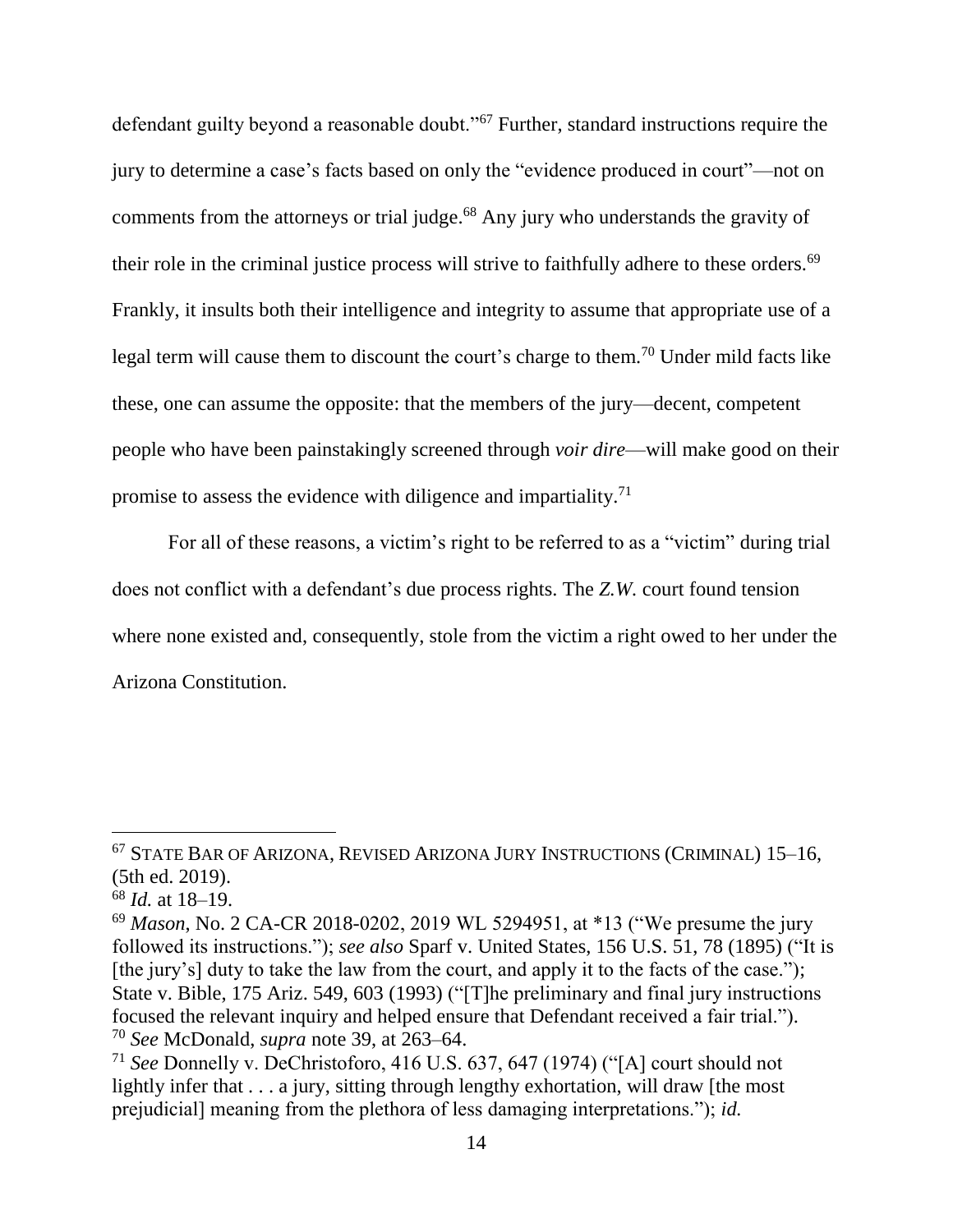## **V. The Proposed Solution (and Alternatives)**

Although a victim could argue that *Z.W. v. Foster* leaves room for trial judges to allow use of the term "victim" in their discretion—an argument that victims *have* successfully made since the  $Z$ .*W.* decision<sup>72</sup>— a victim should not have to depend on the success of such an argument to attain her rights. Rather, the Arizona Supreme Court should set new precedent that corrects the errors in *Z.W. v. Foster*. Even better, for a more enduring solution, the Arizona Legislature should invoke its authority under the Victims' Bill of Rights to enact law that defines the scope of a victim's right to fair, respectful, and dignified treatment.<sup>73</sup> Judges and lawmakers alike should specify that the Victims' Bill of Rights *does* grant victims a right to be called a "victim" during trial, and that enforcing that right *does not* disturb a defendant's due process rights.

Under existing precedent, however, a victim might explore a couple of other avenues for obtaining—to the fullest extent possible—fair, respectful, and dignified treatment. First, she could propose jury instructions that explain the legal reasons for her victim status, which, if adopted, might ease a court's concerns regarding the prejudicial effects of the label "victim." Alternatively, if a court still refuses to allow references to her as the "victim" during trial, she could request that she be addressed by name rather

<sup>72</sup> *See, e.g.,* State v. Bolivar, 250 Ariz. 213, ¶ 10 (Ct. App. 2020) (finding that "*Z.W.* d[id] not establish that the term 'victim' is inappropriate when the defendant disputes whether a crime occurred" but that "trial courts should have flexibility in determining how to refer to crime victims during criminal proceedings").

<sup>73</sup> *See* ARIZ. CONST. art. II, § 2.1(D) ("The legislature, or the people by initiative or referendum, have the authority to enact substantive and procedural laws to define, implement, preserve and protect the rights guaranteed to victims by this section . . . .").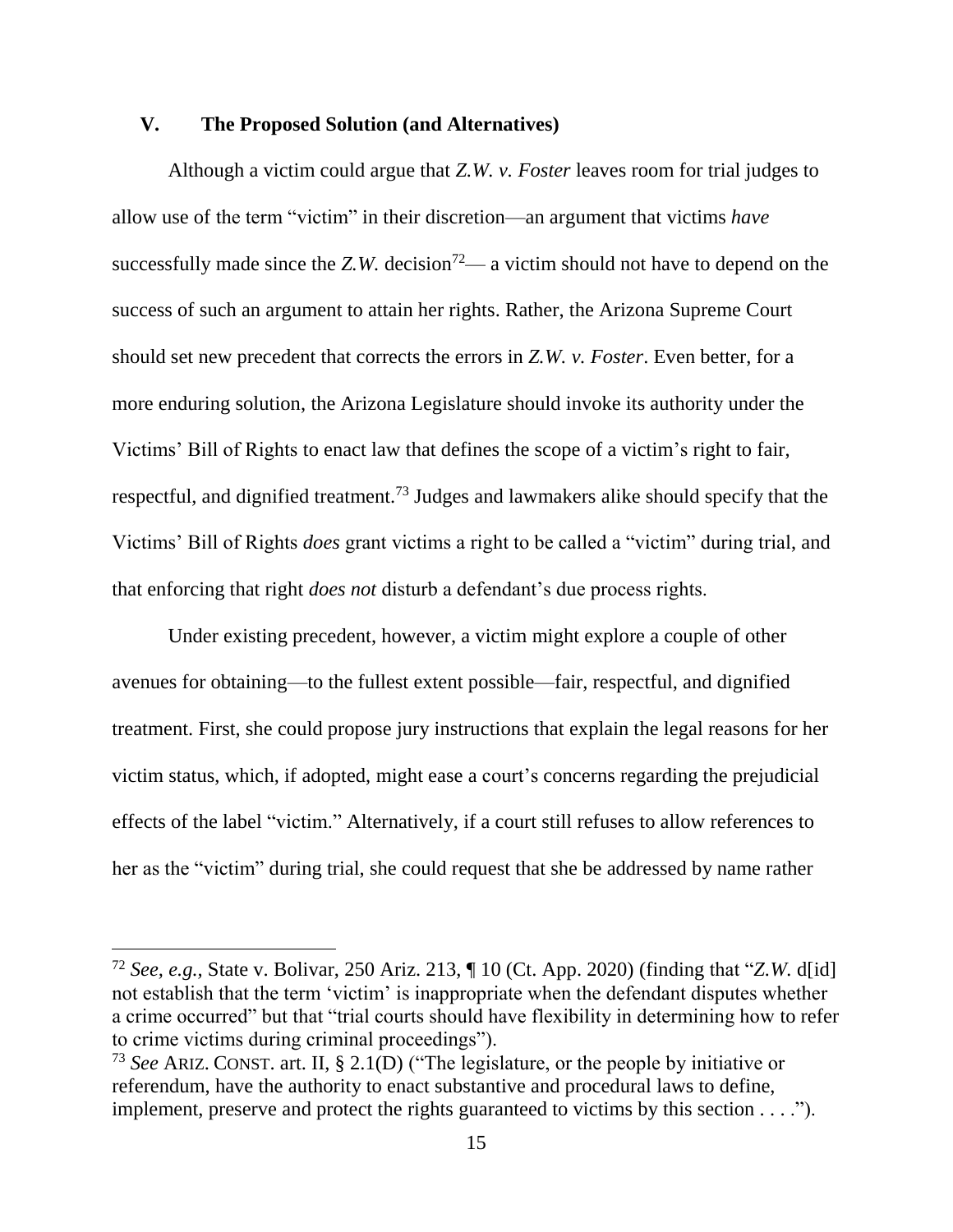than as the "alleged victim." Although neither option would fully advance her rights, both could provide at least some relief in a defendant-oriented criminal justice system.

# **a. Additional Jury Instructions?**

Assuming that neither the Arizona Supreme Court nor Arizona Legislature reverse

*Z.W. v. Foster*, a victim could try to work around the *Z.W.* holding by proposing

additional jury instructions that obviate a court's fear of prejudicing the defendant.<sup>74</sup>

Those instructions might read:

 $\overline{a}$ 

In this trial, you will hear the complaining witness referred to as the "victim." The term "victim" denotes the independent legal status of the complaining witness under Arizona law. It should not be taken as evidence of the credibility of the complaining witness or as evidence of the guilt of the defendant. Whether the defendant is guilty in this case is a matter for you alone to decide based on only the evidence presented in court.

"Curative" instructions like these would eliminate doubt as to whether calling a victim a

"victim" might deprive the defendant of a fair trial.<sup>75</sup> They would correct juror

misconceptions about the term "victim," and they would remind the jury, once again, to

objectively consider the evidence.<sup>76</sup> If the criminal justice system existed solely to

advance defendants' due process rights, requiring such instructions would surely serve

<sup>74</sup> *See* Taylor v. Kentucky, 436 U.S. 478, 486 (1978) (identifying the "purging effect" of an instruction to be one way of protecting a defendant's right to a fair trial); BELOOF ET AL., *supra* note 45, at 81.

<sup>75</sup> *See, e.g.,* State v. Thompson, 146 Conn. App. 249, 267, 275 (2013) (holding that the trial court's instructions reminding the jury that the term "victim" had no bearing on the defendant's guilt successfully "neutralize[d] the potential prejudice" against the defendant); State v. Robinson, 81 Conn. App. 26, 32 (2004) ("[A]ny impermissible effect of the use of th[e] term ["victim"] was ameliorated by the court's twice stated instruction to the jurors that it was up to them to decide if the complaining witness was a victim."). <sup>76</sup> *See, e.g., Thompson*, 146 Conn. App. at 267; *Robinson*, 81 Conn. App. at 32.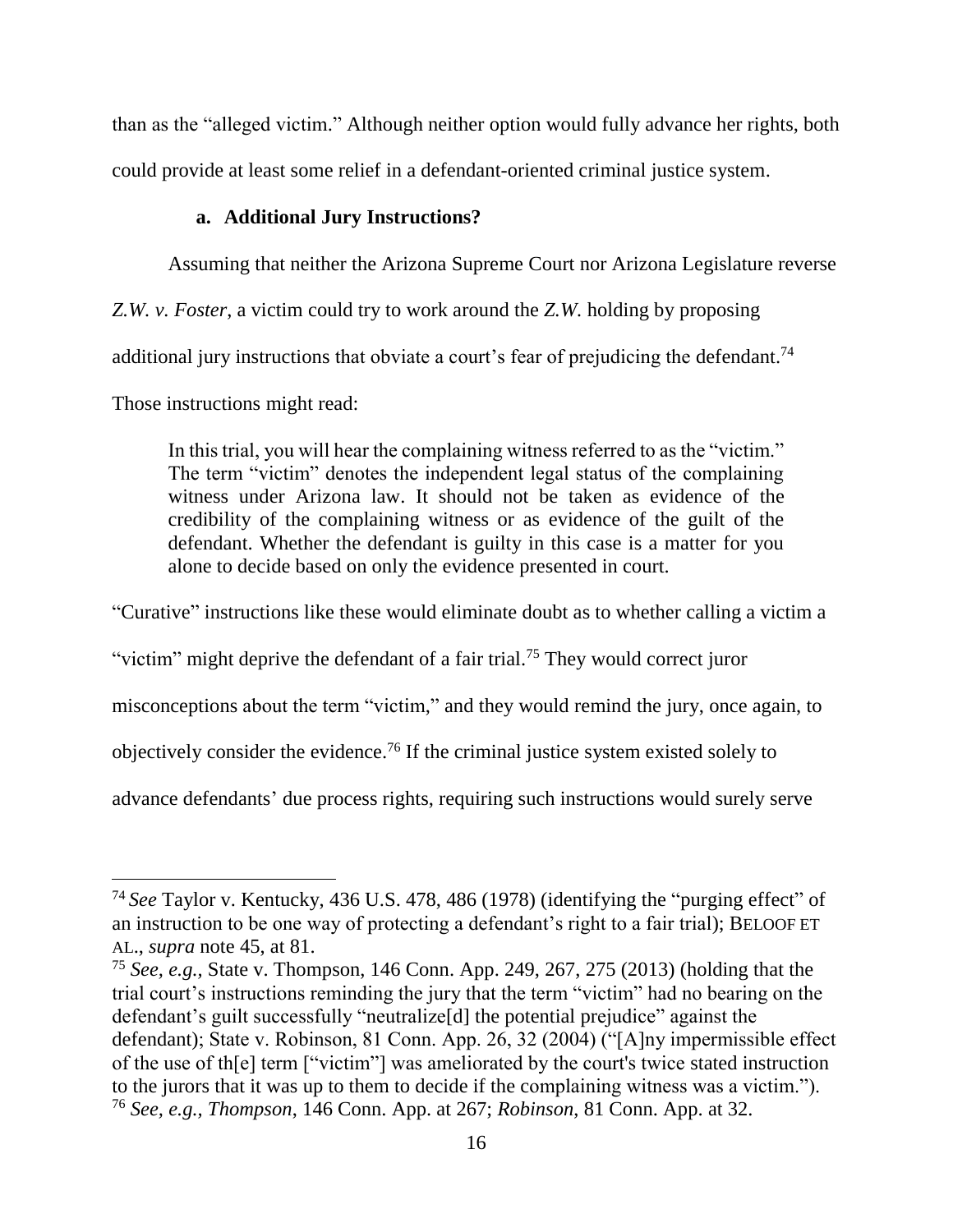that aim. As evidenced by the Victims' Rights Movement, however, the criminal justice system must account for the interests of another party: the victim.<sup>77</sup>

When a court allows use of the term "victim" during trial, even if it predicates that allowance on the introduction of curative jury instructions, it accommodates the victim's right "[t]o be treated with fairness, respect, and dignity."<sup>78</sup> So long as those instructions do not discredit the victim but, instead, explain the court's obligation under Arizona law to honor her independent rights and legal status, they will not diminish her role in the criminal justice process. <sup>79</sup> Nor will they compound the pain she has already experienced or belittle her perception of injustice.<sup>80</sup> Such instructions would simply direct the jury not to construe the court's allowance of the term "victim" as a verification of her allegations. In this way, curative jury instructions provide a path for a victim to exercise her constitutional right while also ensuring the defendant receives a fair trial.

Still, although requiring an instruction on the victim's legal status does not preclude her right to fair, respectful, and dignified treatment, it tells her that she will not receive that right apart from extra action by herself or the court. Of course, on a pragmatic level, the requirement to obtain more jury instructions would hardly, if at all, burden the victim.<sup>81</sup> But nothing in the Constitution—state or federal—actually

<sup>77</sup> Twist & Williams, *supra* note 11, at 421–22.

<sup>78</sup> *See supra* Part III.

<sup>79</sup> *See* Garvin & LeClair, *supra* note 34, at 4.

<sup>80</sup> *See* Fisher, *supra* note 41.

<sup>81</sup> Theresa A. McNamara, *Act 10: Remedying Problems of Pennsylvania's Rape Laws or Revisiting Them?*, 101 DICK. L. REV. 203, 227 (1996) (explaining that a court could "easily" issue jury instructions "to cure any confusion or prejudice").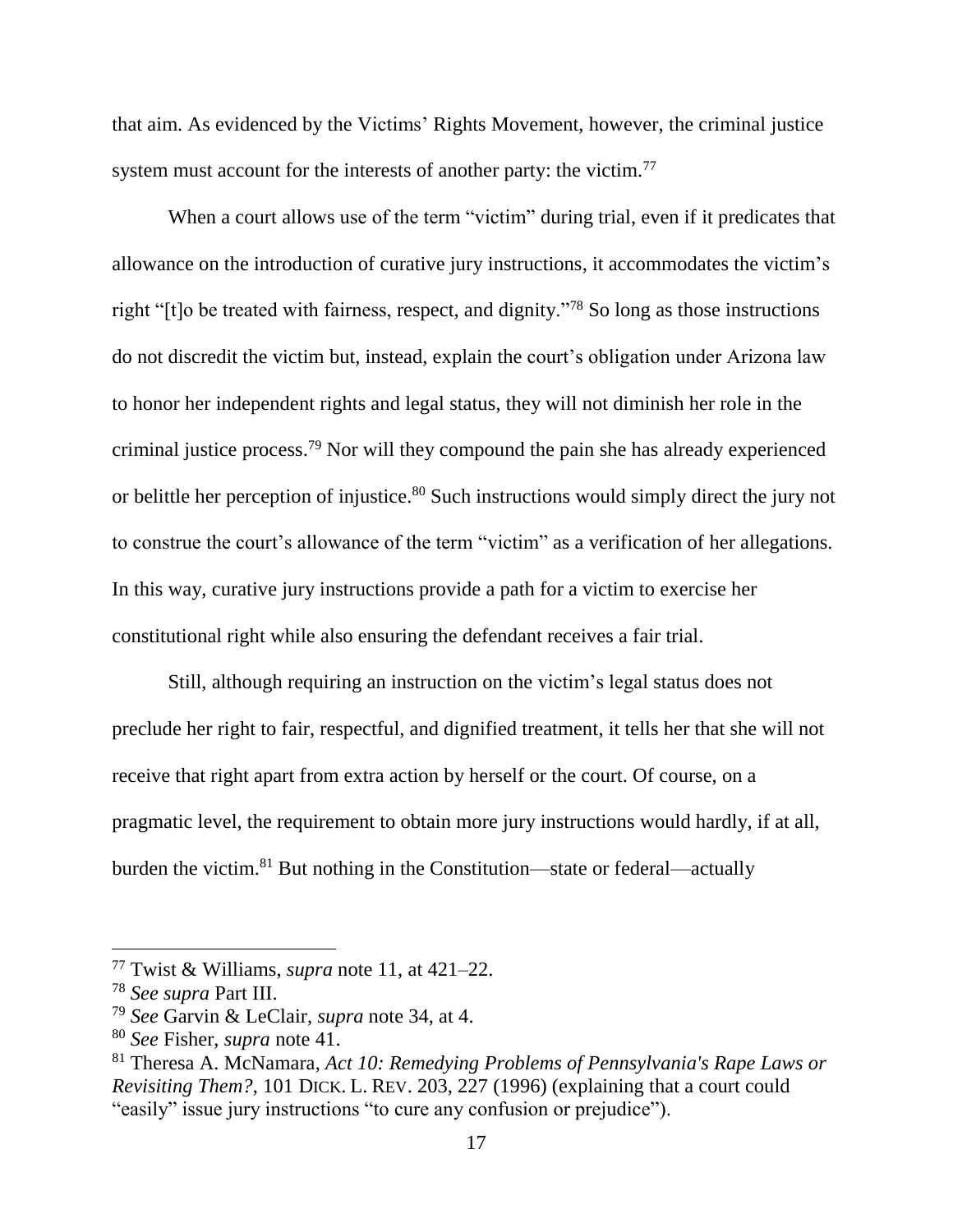prescribes that condition.<sup>82</sup> As discussed above, the Victims' Bill of Rights grants victims the right to be called a "victim" during trial, and defendants' constitutional rights do not limit that right because they do not conflict with it.<sup>83</sup> By imposing its own restrictions, a court thus exceeds its constitutional authority. <sup>84</sup> In the process, it sets dangerous precedent, opening the floodgates for courts to make other extra-constitutional exceptions to a victim's right to fair, respectful, and dignified treatment.<sup>85</sup> Although such a compromise might provide short-term resolution for the victim, in the long run it would only weaken the foundation of her constitutional rights.

#### **b. Addressing the Victim by Name?**

If, even after the proposal of curative jury instructions, a court refuses to allow references to the victim as a "victim," the victim could request that she be addressed by name during trial. <sup>86</sup> In doing so, she might point to the *Z.W.* court's assertion that trial judges "should have flexibility in determining how to refer to crime victims during criminal proceedings" and should give "great deference" to a victim's request that "a

<sup>82</sup> *See* U.S. CONST.; ARIZ. CONST.

<sup>83</sup> *See supra* Parts III–IV.

<sup>84</sup> *See* ARIZ. CONST. art. XXI, § 1 (describing the only way to amend the Arizona Constitution, which includes a vote by a majority of the Arizona Senate, Arizona House of Representatives, and Arizona voters).

<sup>85</sup> *See Compassion in Dying v. State of Wash.*, 85 F.3d 1440, 1449 (9th Cir. 1996) (Trott, J., dissenting) (quoting Erwin N. Griswold, *The Judicial Process*, 31 FED. B.J. 309, 317 (1972)) ("[T]he first decision is distilled from the language of the Constitution, but the next expansion begins from the reasoning of the last decision, and so on down the line until we reach a point where the words of the Constitution are so far in the background that they are virtually ignored.").

<sup>86</sup> *See* People v. Bryant, No. 03-CR-204 (Dist. Ct. Eagle County, Colo. 2004) (order re motion to preclude references to accuser as "victim") (holding that "use of the term 'victim' at trial would be inappropriate" and resolving to refer to the victim by name).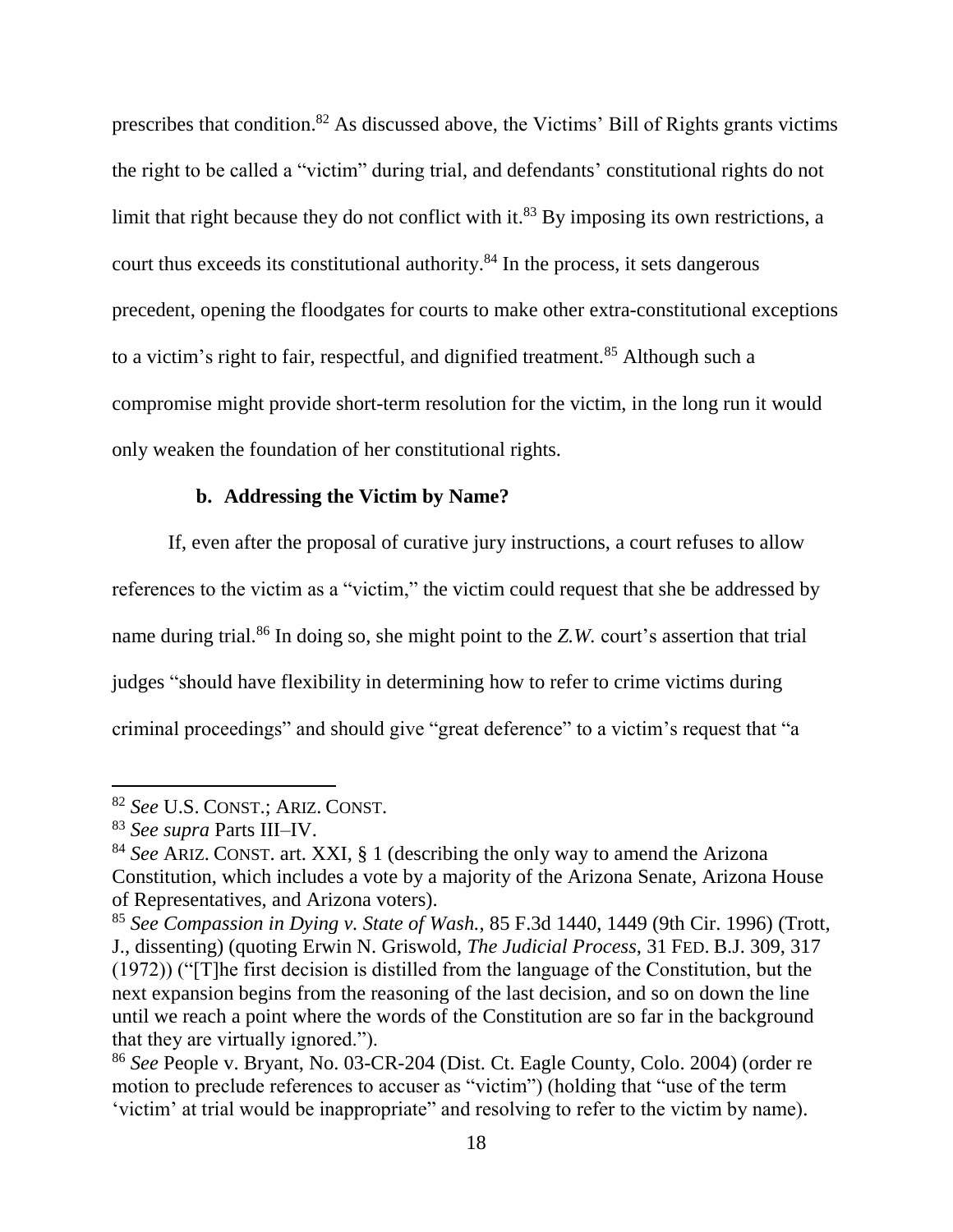particular name or part of a name be used or not be used."<sup>87</sup> A victim might also remind the trial judge that although the *Z.W.* court barred use of the term "victim" under the case's unique facts, it did not—as the Arizona Court of Appeals has explained—confine courts to use of the title "alleged victim" in all cases.<sup>88</sup>

Unlike when a court uses the title "alleged victim," when a court addresses a victim by name before the jury, it does not disparage her credibility, intentions, or allegations. In fact, using the victim's name personalizes her to the jury, underscoring the reality that real people on both sides of the matter—not just the defendant—have real interests at stake.<sup>89</sup> This neutral yet personal mode of addressing the victim may help her feel comfortable enough to participate in the proceedings, free from the fear of baseless, premature scrutiny from the jury.<sup>90</sup> At the same time, it does raise privacy concerns for victims, and especially young ones, who do not want their name shared on public record.<sup>91</sup> Nonetheless, assuming a victim consents to using her name, it offers a far more dignified alternative to addressing her as the "alleged victim."

<sup>87</sup> *See* Z.W. v. Foster, 244 Ariz. 478, 480, ¶ 8–9 (Ct. App. 2018).

<sup>88</sup> *See* State v. Mason, No. 2 CA-CR 2018-0202, 2019 WL 5294951, at \*12, ¶ 47 (Ariz. Ct. App. Oct. 17, 2019) (finding that the defendant "ha[d] pointed [the court] to no binding authority—and [it] [was] aware of none—that requires use of the title 'alleged victim' in criminal proceedings").

<sup>89</sup> *See* BELOOF ET AL., *supra* note 45, at 24 ("Modern criminal procedure tends to view the *party* injured by the crime as merely the state.").

<sup>90</sup> Garvin & LeClair, *supra* note 34, at 2.

<sup>91</sup> *See* ARIZ. REV. STAT. § 13-4434 (2015); *People v. Ramirez*, 55 Cal. App. 4th 47, 53 (1997) (finding that a statute that allowed victims to conceal their identity during trial protected their privacy, encouraged them to report offenses, and protected them from harassment, threats, and physical harm); BELOOF ET AL., *supra* note 45, at 293.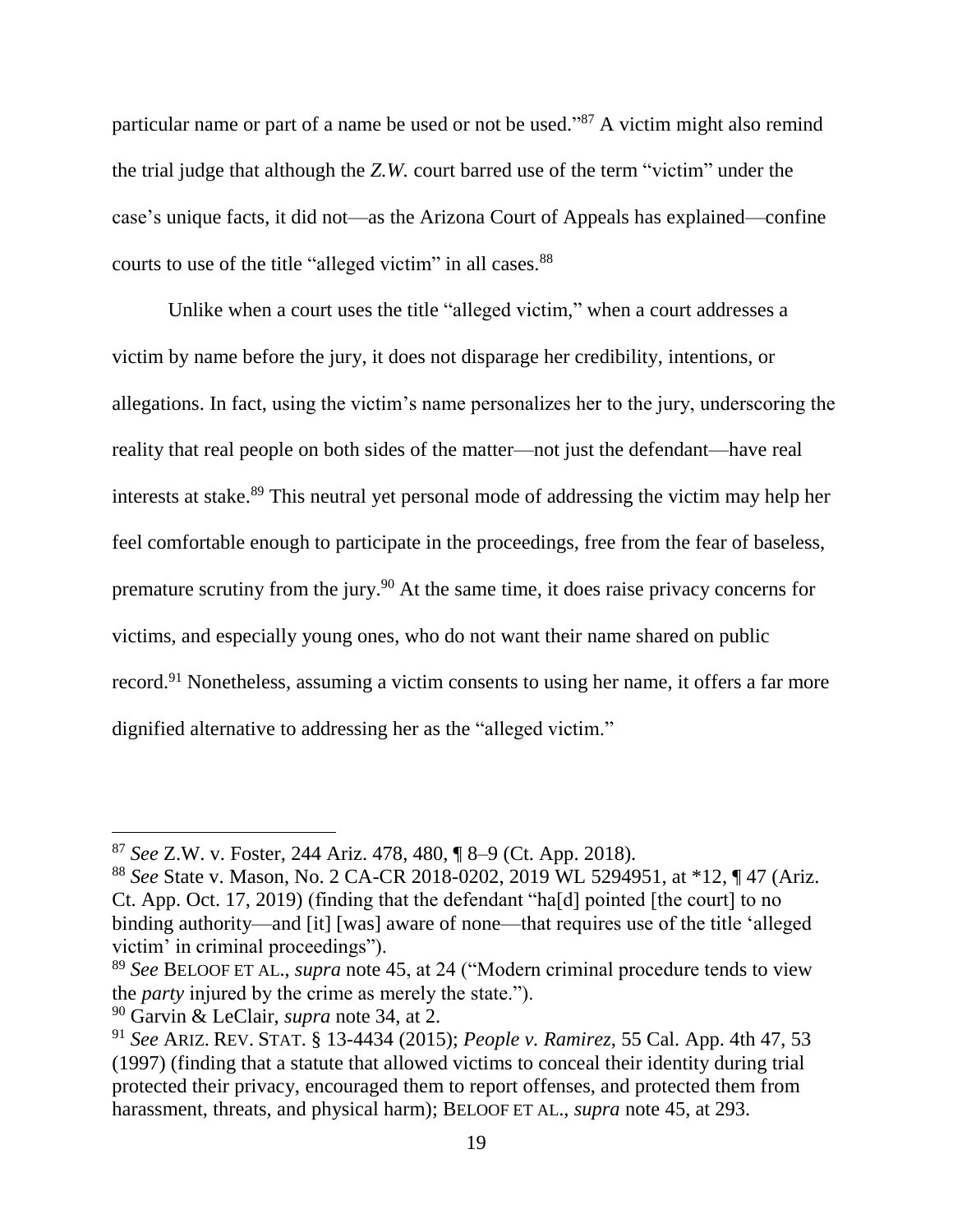Still, when a court has given the victim no choice but to ask to be addressed by name or otherwise be branded the "alleged victim," it falls short of treating her with "fairness, respect, and dignity." To be sure, a court's use of her name does not in itself violate her rights; the problem lies in its deliberate use of her name as a substitute for acknowledging her victim status, which signals to the victim that she lacks equal value to the defendant as an independent, protected party.<sup>92</sup> Further, it discounts the pain she has experienced, her perception of a wrong against her, and her desire to be identified as the "victim" as she seeks legal reparation.<sup>93</sup> Put simply, a victim has a right under the Arizona Constitution to be addressed according to her legal status.<sup>94</sup> Although referring to her by name beats stigmatizing her as the "alleged victim," if a court has forced her to give up her wish to be called the "victim," it rejects her constitutional right.

## **VI. Conclusion**

Arizona voters affirmed victims' place in the criminal justice process upon passing the Victims' Bill of Rights in 1990. Since then, courts have struggled to balance victims' rights with the rights of defendants. But there is no need to balance when determining how to address a victim during trial. The Victims' Bill of Rights grants victims the right to be called a "victim" during trial, and that right does not conflict with defendants' due process rights. Both parties may thus simultaneously exercise their respective rights. Because the *Z.W. v. Foster* court concluded the opposite, the Arizona Supreme Court and

<sup>92</sup> *See supra* Part III.

<sup>93</sup> *See supra* Part III.

<sup>94</sup> *See supra* Part III.